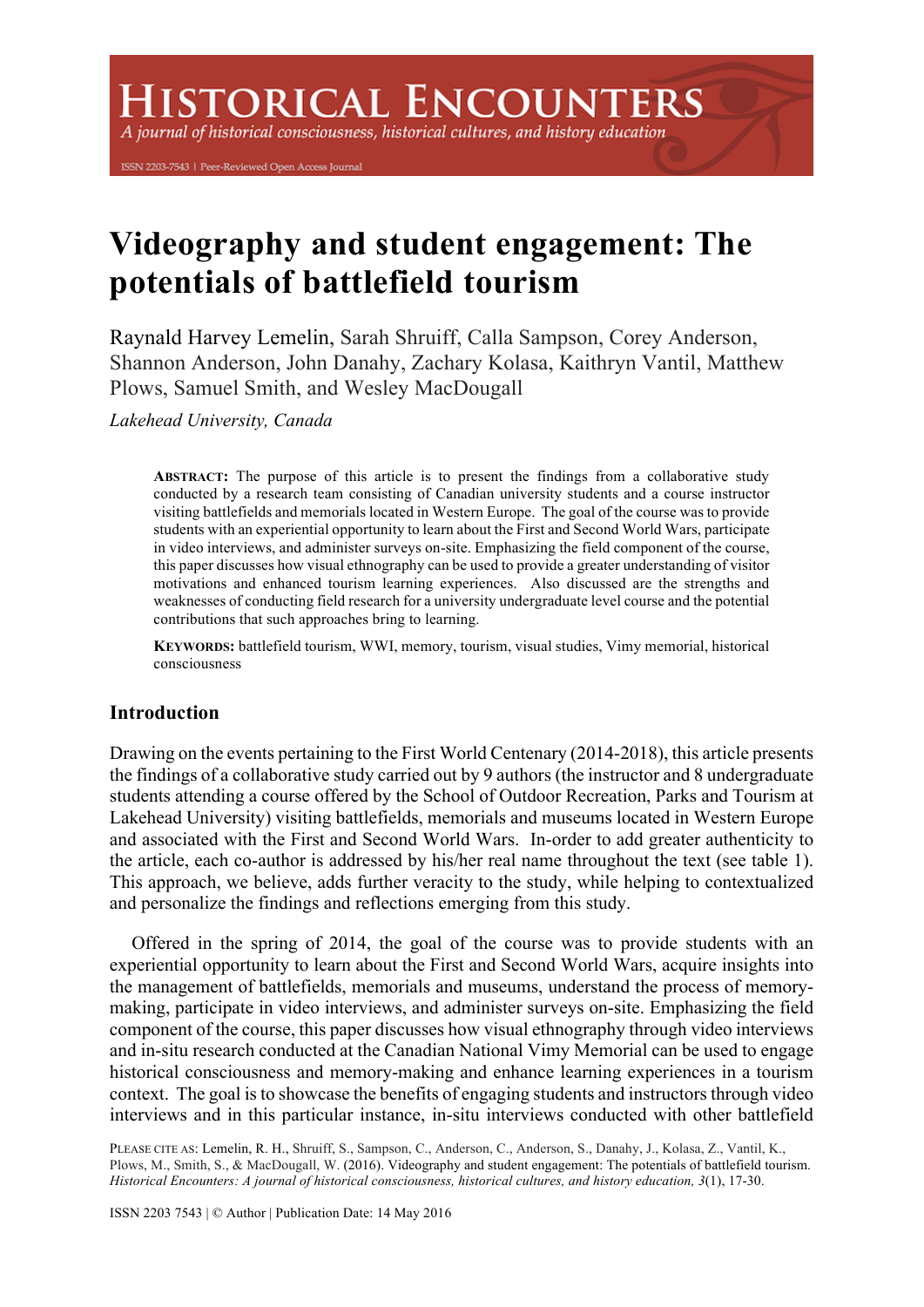tourists. Also discussed is how these approaches enhanced and transformed our understanding of our historical narratives and the management of these sites.

An overview of the literature pertaining to the role of remembrance, pilgrimages and visitation patterns along the Western Front throughout the  $20<sup>th</sup>$  and early  $21<sup>st</sup>$  centuries is provided first. Following is a discussion pertaining to video interviews and semi-structured interviews. The findings profile the research team and the tourist participants. The conclusion re-examines the key findings and discusses some of the challenges and opportunities associated with conducting field research for a university undergraduate level course.

#### **Literature Review**

#### *Remembrance*

As Winter (2012) explains, remembrance is a social process, thus:

activities relating to the war are performed as symbolic rituals at specific times and places to recall people, events, ideas and values ... Because the memories are developed to satisfy particular social needs, each new generation re-negotiates and re-selects (or forgets anew) aspects of the memories to suit its own needs. (p. 249)

The historicizing of events and memories associated to warfare and traumatic events can be reinforced or discarded by governments (Lederach, 1997), perpetuated by media and family members (Bird, 2013), transmitted inter-generationally (Clark, 2014; Levy & Sznaider, 2002; Volkan, 2001; Weldon, 2009), and contested by groups that have been omitted from certain battlefield narratives (Vance, 2016).

For Australians, Canadians, New Zealanders and South Africans, the collective memory of the First World War is often associated with the "nation-creation mythos" where members of "the Commonwealth entered the Great War as colonies, and although they were still members of the Commonwealth at the conclusion of the First World, these countries, through their contributions to the Great War had distinguished themselves as individual nations" (Brown & Cook, 2011, p. 38). As a result, following the conclusion of the First World War, thousands of memorials were erected throughout Australia, New Zealand and North America to honour the dead (Lloyd, 1998). For its war efforts, Canada was given three parcels of land in Belgium and five in France. After some debate, the Canadian National Vimy Memorial (the Vimy Memorial from here on) was erected on the parcel at Vimy Ridge and designated as Canada's national First World War monument (Hucker, 2007). Completed in 1936, the Vimy Memorial is comprised of a monument and a 91.18-hectare memorial park (Hucker & Smith, 2012).

#### *The Vimy Memorial*

The capture of Vimy Ridge in France on April 10-12, 1917 by the Canadian Expeditionary Force (CEF) solidified the CEF's reputation among the allies (Brown & Gimblett, 2006). While the CEF would go on to fight in other significant battles in the First World War (Passchendaele July 1917, Amiens August 1918, Cambrai October 1918), Vimy quickly acquired an iconic status in the minds of Canadians and would, until the Second World War, remain Canada's most celebrated military victory (Brown & Cook, 2011; Hayes, Iarocci, & Betchhold, 2007).

At 27 metres high and containing 15,000 metric tonnes of concrete and masonry, the monument features twin white pylons and 20 carved figures representing, peace, justice, truth, knowledge, sacrifice, bravery, and death (Brown & Gimblett, 2006). Flanking the staircase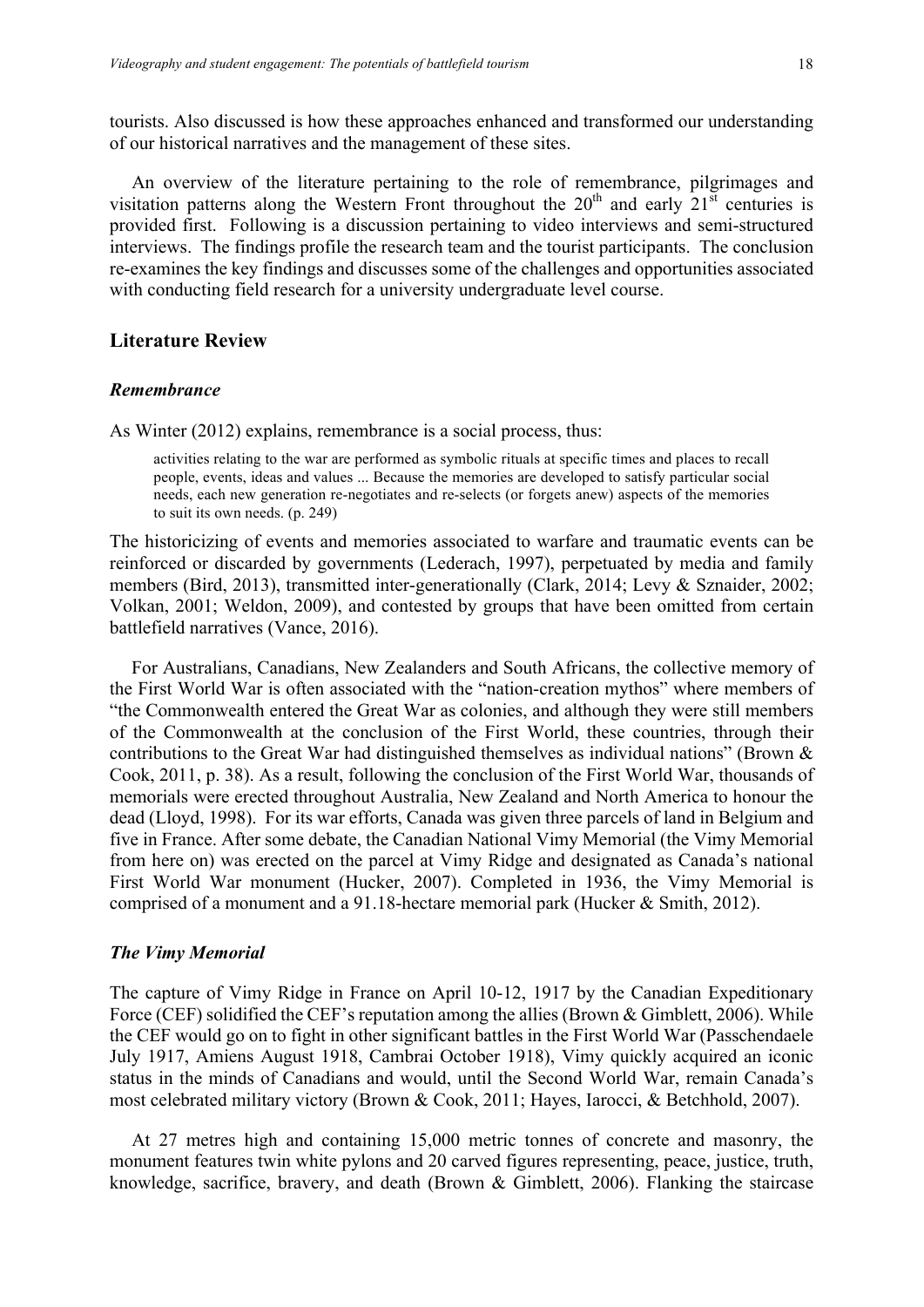leading up to the pylons are carved male and female mourners surrounded by the names, carved in stone, of 11,285 Canadian soldiers killed in France (Hucker, 2009). At the front of the monument is the sorrowful figure known as "the bereft" and below her is a sarcophagus (Lemelin & Johansen, 2014). Located downhill from the monument is the memorial park featuring an interpretive centre, remnants of the battlefield (i.e., craters, dugouts, trenches, tunnels), and two cemeteries (Givenchy Road; the Canadian Cemetery No. 2) (Parks Canada, 2005). With visitations totalling 700,000 annually, the Vimy Memorial is a popular destination along the Western Front (Lemelin & Johansen, 2014).

#### *Pilgrimage*

Tours to the Western Front battlefields in France and Belgium began soon after the Armistice was signed in 1918 and visitors, especially from the allied nations, came from around the world (Brown & Cook, 2011). By 1928-29, Germans were also visiting these battlefields in significant numbers (Eksteins, 2000). For Canadians and Australians, distance proved to be a formidable barrier, but even so, they came; nearly 6,000 Canadian veterans and their families (including French and Japanese Canadians) travelled to France to witness the unveiling of the Vimy Memorial in 1936 (Brown & Cook, 2011).

Pilgrimages made by veterans and their families were given prominence and by 1921 the French parliament passed a law "providing free transportation to war cemeteries for relatives of the dead, thus ensuring the continual flow of 'pilgrims' to the former war zone" (Sherman, 1999, p. 39). Visitation to the Western Front remained popular until it was interrupted by the Second World War (Vanneste & Foote, 2013). Although the Western Front continued to attract not only pilgrims but also history enthusiasts and organized youth groups throughout the  $20<sup>th</sup>$ century, a decline was noted in the 1950s and early 60s (Eksteins, 2000). Concerns regarding these declining visitations in France prompted the French government to construct various memorials dedicated to the First World War like the Mémorial de Verdun in 1963 and the Historial de Péronne in 1992 (Eksteins, 2000).

In the 1980s, a resurgence of visitors from Canada and Australia was noted in Gallipoli and along the Western Front (Clarke & Eastgate, 2011; Fathi, 2014; Hyde & Harman, 2011; Lemelin & Johansen, 2014). Factors influencing these changing visitation patterns include a heightened focus on national narratives and commemorative activities like the First World Centenary, an increase of coverage of the Great War and memorial sites in traditional media like books, documentaries and movies (e.g. Gallipoli, Passchendaele), greater exposure of these events in newer media like social media and podcasts (Clarke & Eastgate, 2011; Winter, 2006; Winter, 2012). Tours (Hyde & Harman, 2011; Seaton, 2000), and organized outings to battlefields by schools, cultural organisations, military or para-military institutions (Fathi, 2014; Lemelin & Johansen, 2014) have also helped to increase the visibility of these events in the national consciousness.

#### *Methodology*

The course consisted of in-class discussions and assignments aimed at familiarizing the students with issues pertaining to the First and Second World Wars. The research trip consisted of visits to various sites in Western Europe associated with the Canadian Expeditionary Force's involvement in the First World War and the Canadian Army's involvement in the Second World War. In accordance with the course pedagogy, 10 of the 11 students (one student opted to conduct his own project and declined to participate in the writing of this article) conducted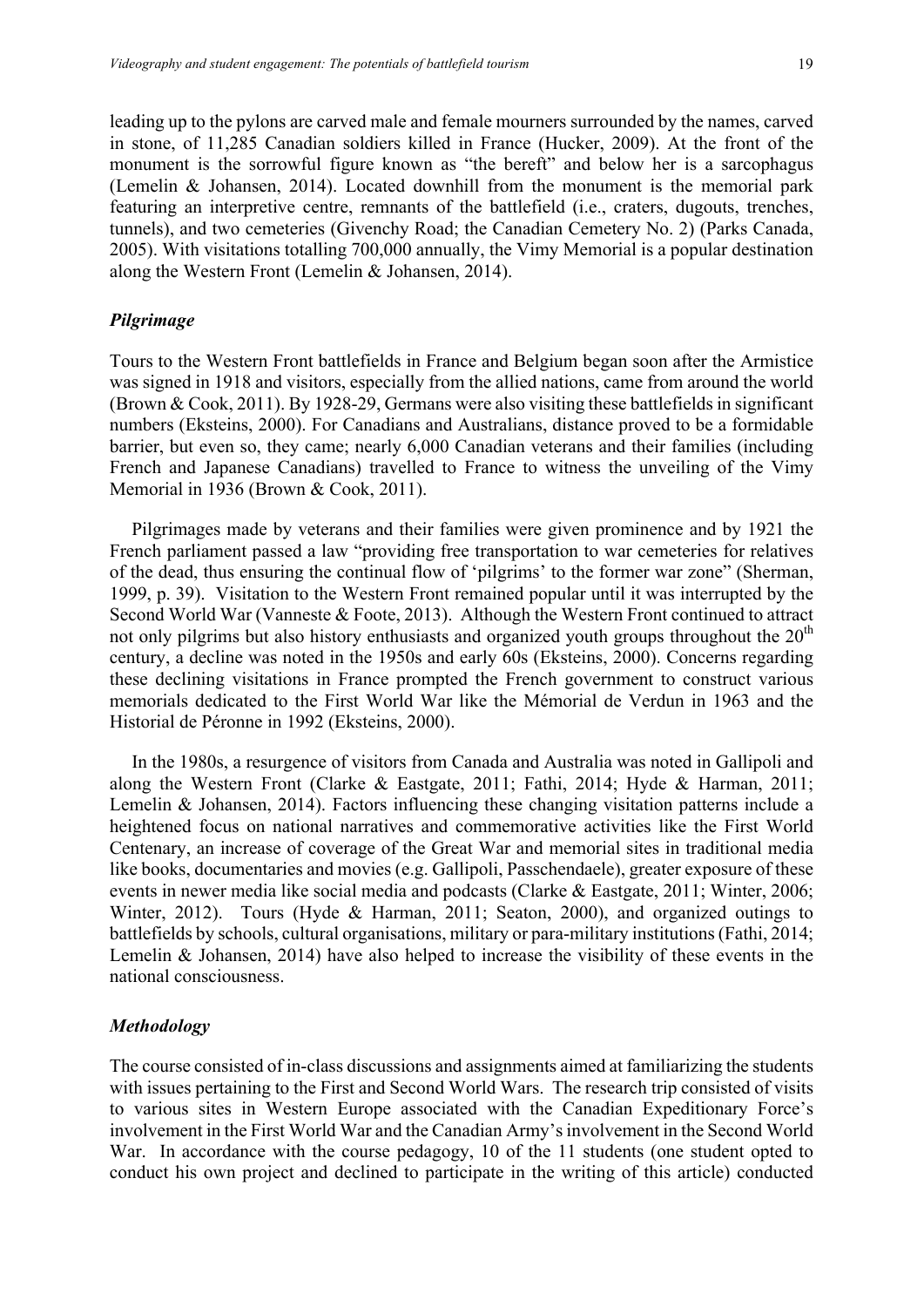video interviews. The on-site surveys were administered by research teams consisting of Calla and Matt, Wesley and Kathryn, Sam and Zachary, and Shannon, who opted to work on her own. John and Sarah conducted their own research projects on other topics pertaining to battlefield tourism, while Corey was assigned the responsibility of creating stock video footage of the field trip as well as helping to conduct the video interviews.

One of the goals of this course was to share our experiences with others, this has been accomplished by presenting some of the findings from our studies at national and international conferences, sharing our experiences on a blog  $(http://goo.gl/Wzw0K6)$  and, on a website (http://battletourism.ca/index.html). We have also produced two videos depicting Canada's role in the First and Second World Wars and recounting our experiences acquired in this course. Both videos can be found on the web (http://battletourism.ca/index.html).

#### *Video Interviews*

Scholarship in battlefield tourism over the last three decades reveals that many of these studies continue to use traditional research instruments: questionnaires (Winters, 2012), interviews and participant observation (Clarke & Eastgate, 2011; Dunkley, Morgan, & Westwood, 2011; Seaton, 2010), or journal analysis (Fathi, 2014). While important contributions to the study of battlefield tourism have been made through these traditional research methods, visual studies, which often feature images and videos of participants partaking in an activity (Pink, 2001; Rose, 2001), can help visualize shared commonalities, encourage reflexive encounters, provide moments of contemplation, and accept that mutual vulnerabilities may occur during these discussions between the researcher and participants (Rakik & Chambers, 2009; Scarles, 2010). Although these video interviews as we described next were combined with in-situ interviews, the key aspect of this study is that it was conducted on site with other visitors who were on the same site (in this case the Vimy Memorial Site), the site itself being a significant memorial site.

#### *Conducting Video Interviews in the Field*

The video interviews consisted of four semi-structured interviews conducted with all members of the research team. The first interview was conducted prior to the trip, the second following the Normandy visit, the third occurred during our visit to the Western Front, and the final one followed the May 5 ceremonies in the Canadian cemetery in Groesbeek, Holland. For members of the research team, the video interviews facilitated experiential reflection and expansion of ideas and perceptions (Kvale & Brinkman, 2008). The names of the research team are provided below (see table 1).

As we head into mere weeks before leaving for France and Holland, our class has now completed our first interviews, prepared for the research we will be engaging in, and are now preparing ourselves for departure. Many of us have family connections, keepsakes, and personal investment in taking this trip together. Over our growing discussions of what we will be doing and the places we will be visiting, we are now not only preparing for our physical journey, but preparing ourselves for the emotional and spiritual experiences we will be facing as a group and individually. (Shannon)

Averaging 5.26 minutes per interview, the combined time of the four rounds of interviews was 3 hours and 51 minutes. The shortest interview was 18 seconds and occurred during the first round, while the longest interview was 14.46 minutes and occurred in the fourth round. From the first round of interviews, which averaged 44 seconds per interview, the video interviews increased significantly in length in each round  $(II=4.52 \text{ avg.}; III=7.22 \text{ avg.}; IV=8.86 \text{ avg.}).$ When asked to explain these differences, Sarah suggested that "at first, I found the interviews difficult. I found myself focusing on facts and itinerary rather than my experiences and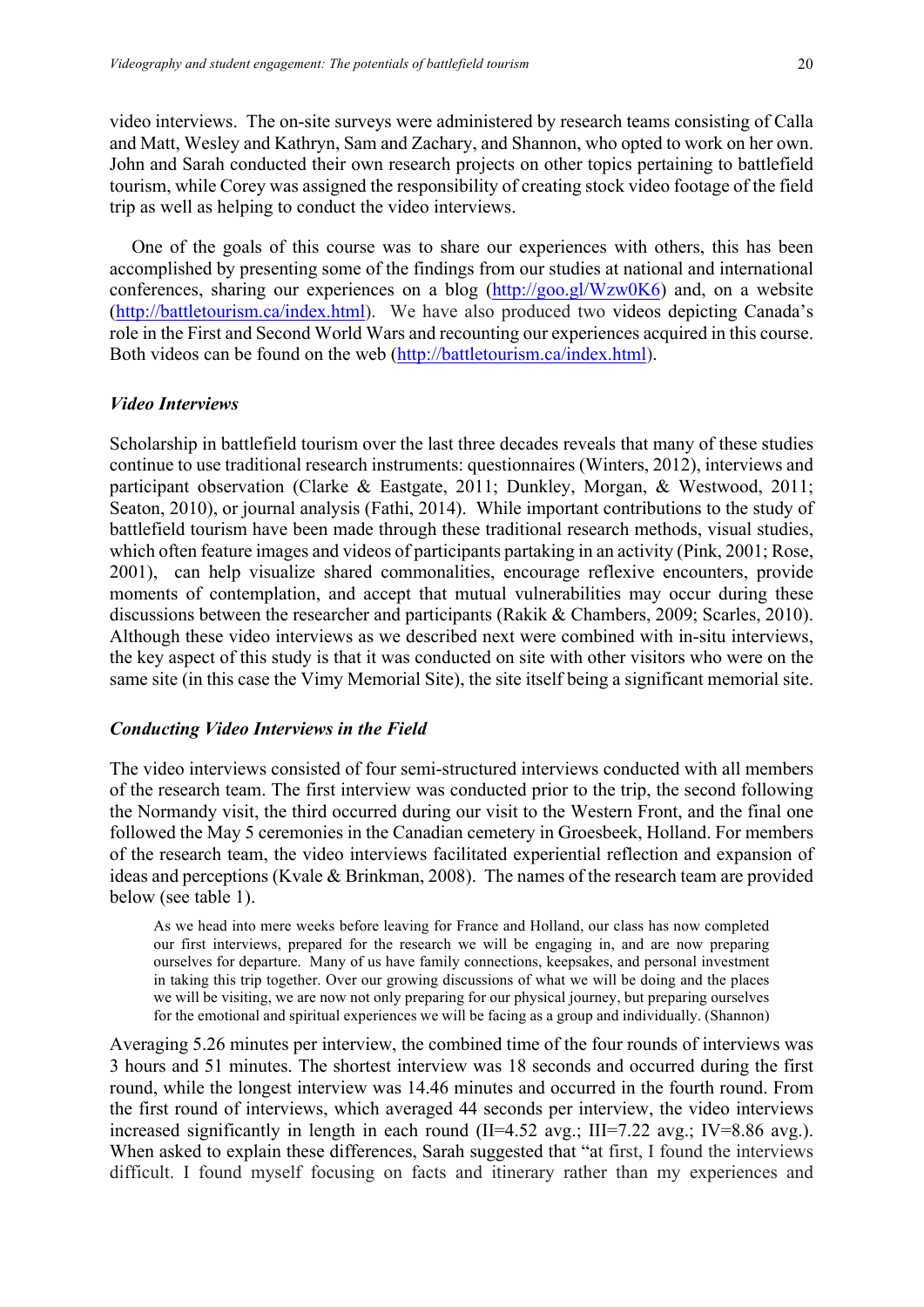thoughts. However, as the interviews went on, I found it easier to connect to the places we went to and be able to put into words the complex emotions I was experiencing." In a similar light, John explained "that visiting the sites enhanced our understanding of these places and deepened our connections to these events, this type of experience was conducive, at least for me, to discussion." Corey, a member of the interviewing team stated that we "just got better at it". When asked to elaborate Corey noted that:

As the interviews progressed, we began to notice a growing ease and comfort with each other and even with a subject matter that could be at times, quite heavy. By the third interview I noticed that the interviewer [Harvey] became more sensitive to certain issues, instead of rushing through the interview, or asking the next question, we took our time, allowed for silent breaks, or even turning off the camera and taking a break. This more sensitive approach appeared to alleviate a number of concerns. (Corey)

After the interviews were conducted, the video files underwent a standard video rendering procedure in order to allow the video interviews to be viewable on a variety of computers. This involved two stages: the transferral of video files from the camera to a computer hard drive and back up drive followed by conversion to MPEG files. Rather than utilizing written transcriptions of the video interviews, a widely accepted method of data preparation (Lapadat & Lindsay, 1999; McLellan et al., 2003), a temporal indexing method (indexing short phrases and sentences) was employed which allowed for a quick retrieval of pertinent qualitative data during coding (Saldana, 2009). The video interviews were then analyzed descriptively, using inductive open coding to allow for emergent themes (Saldana, 2009). Crichton and Childs (2005) argue that such methodology allows the research team "to hear and see the gestures, intonation, passion, pauses, and inflections throughout the analysis process" (p. 42). This type of data also allowed us to understand transformations and moments that were particularly engaging.

#### *Semi-Structured, In-Situ Interviews*

On May 1, 2014, 3 pairs of researchers consisting of Calla and Matt, Wesley and Kathryn, Sam and Zachary and one solo student (Shannon) administered the surveys. As stated earlier, three students (John, Sarah, and Corey) did not participate in the in-situ interviews. With only halfa-day to conduct interviews we completed 36 semi-structured interviews with tourists visiting the Vimy Memorial (see Table 1 and Table 2 below). Managed as a national historic site by the federal government of Canada, the 100 hectares Canadian National Vimy Memorial is composed of a monument rising 27 metres in height, and a memorial park preserving the remnants (e.g., craters, dugouts, trenches, shell holes and tunnels) of the battlefield. Also found at the site are two cemeteries, an interpretive centre, and various other structures associated to the management of the site (Lemelin & Johansen, 2014).

Approved by a university research and ethics board, Parks Canada and Veterans Affairs Canada, the research instrument consisted of questions pertaining to the visitor's knowledge of the First World War, the Vimy Memorial and other sites they had visited, their perceptions of the interpretation and management strategies (most effective/most innovative) at the Vimy Memorial, and their awareness of the commemorations of the First World War Centenary (2014–2018). Participants were also asked to provide basic socio-demographic information (nationality, age, education, etc.).

Speaking of research projects, after a hasty lunch on the bus, it was time to do the other half if what we came to do at Vimy- research. We split into groups or teams with our 'research instruments'. A five question survey, essentially, about people's experiences at Vimy and other memorial sites, their demographic, and any other comments. It was a rough day for it for a few reasons. It was a french holiday, so many of the visitors that day didn't speak english. Also, the weather had turned dark,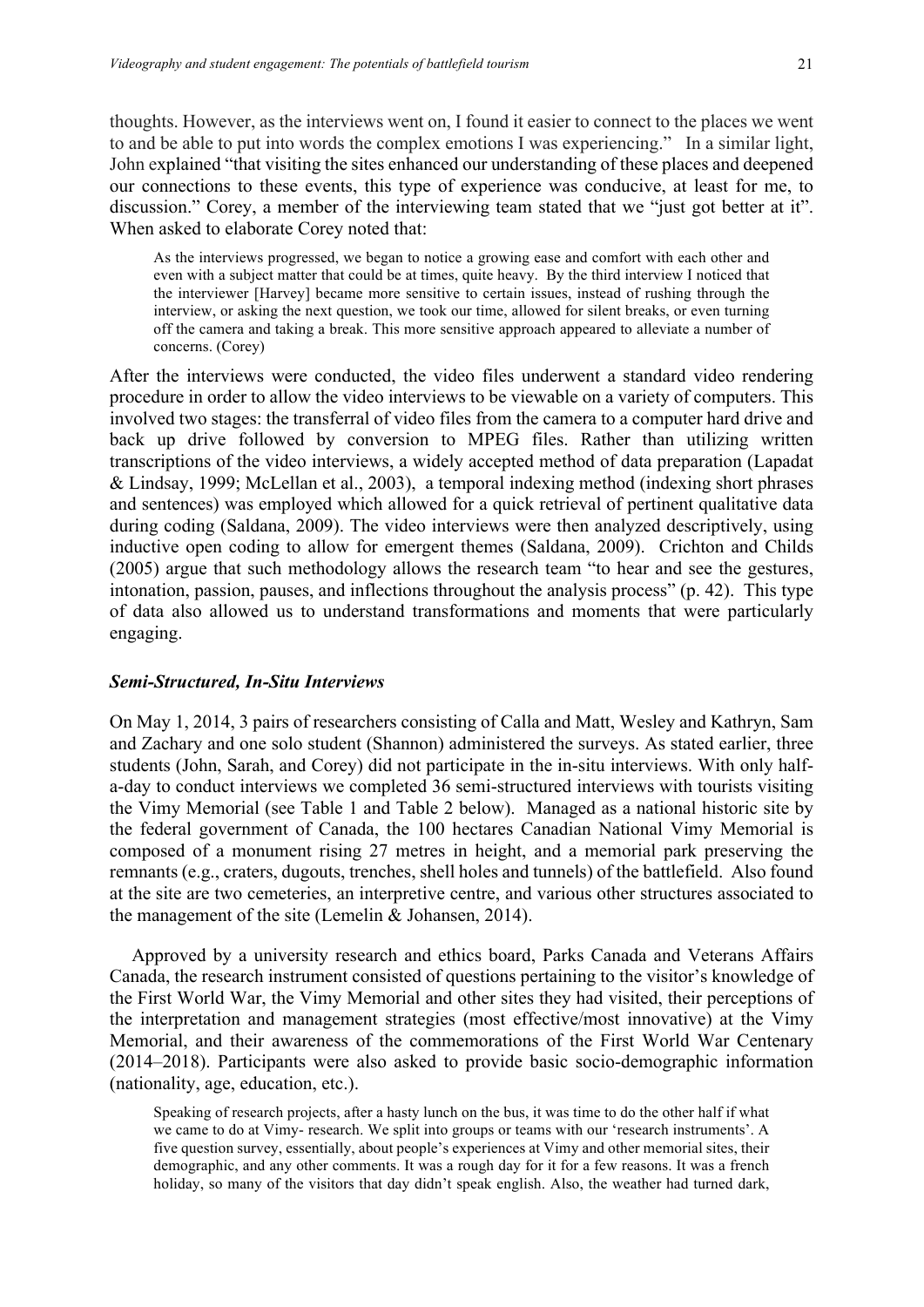and a bit chilly, and there was a damp, quickening wind that had 'something wicked this way comes' written all over it. Sure enough, about an hour in the skies opened and dark clouds poured rain all over the ridge while those of us assigned to the site and parking lot dove for the bus, and those of us by the trenches ran for the visitor centre. Dr. Lemelin rounded us up and took an interview countour minimum sample was 20, and we were still short. We waited out the rain, and then split up again to hopefully get a few more before it was time to leave for dinner. Our guide, Phil, a Czech born Australian-raised Frenchman, helped out by translating some french groups for us. After another hour, we had almost 30 interviews. Damp, tired, and probably more than somewhat emotionally exhausted after the last three days of cemeteries and remembrance monuments, we arrived back at our hotel to crash for about two hours before supper. We all needed it. (Shannon)

These semi-structured interviews were transcribed soon after the interviews had taken place and analysis began in the field. Participant anonymity has been preserved by referring only to respondent nationality and approximate age (e.g., P14, Canadian man in his fifties). Using the transcripts and the interview guide, participant responses describing their knowledge of the Great War, their family affiliations (if any) with the Great War, the reasons for undertaking the trip, on-site experiences, their awareness of the First World War Centenary, and other themes that emerged from the semi-structured interviews, were examined. This preliminary analysis was circulated to and studied by all members of the research team. Excerpts from the interviews were organized into tables based on these themes. Tables were revised and excerpts added or eliminated in various categories as transcripts were read and re-read. In every phase of the analysis, the contents of the different themes were juxtaposed alongside each other to refine the analysis (Saldana, 2009).

#### *Findings*

The analysis of the findings profiles our research team and the visiting participants. All members of the research team (with the exclusion of the course instructor)<sup>1</sup> were in their early twenties and pursuing undergraduate degrees at a Canadian university. Although only Calla had previously visited many of these sites, four had familial links to the First World War, eight had familial links to the Second World War, four had connections to both World Wars, and two had no connections to either World Wars (see Table 1).

| Research Team Pseudonyms | Connections to World Wars | Previous Visits To World War<br><b>Sites</b> |  |  |
|--------------------------|---------------------------|----------------------------------------------|--|--|
| Carlson                  | <b>WWII</b>               | No                                           |  |  |
| Sherry                   | <b>WWII</b>               | $\rm No$                                     |  |  |
| James                    | WWI, WWII                 | $\rm No$                                     |  |  |
| Joshua                   | <b>WWII</b>               | N <sub>0</sub>                               |  |  |
| Hank                     | <b>WWII</b>               | N <sub>0</sub>                               |  |  |
| Mike                     | WWI, WWII                 | $\rm No$                                     |  |  |
| Jenny                    | None                      | Yes                                          |  |  |
| Lorna                    | WWI, WWII                 | No                                           |  |  |
| Warren                   | WWI, WWII                 | $\rm No$                                     |  |  |
| Valerie                  | None                      | N <sub>0</sub>                               |  |  |

Table 1 – Student Researcher Profiles

The tourist participant sample consisted of students, engineers, military personnel, and retirees. Of these, 23 were men and 13 were women. More than 50 percent were from the Commonwealth (see Table 1). Due to time limits, we opted to forego asking participants about their age and income, and only estimated approximate age.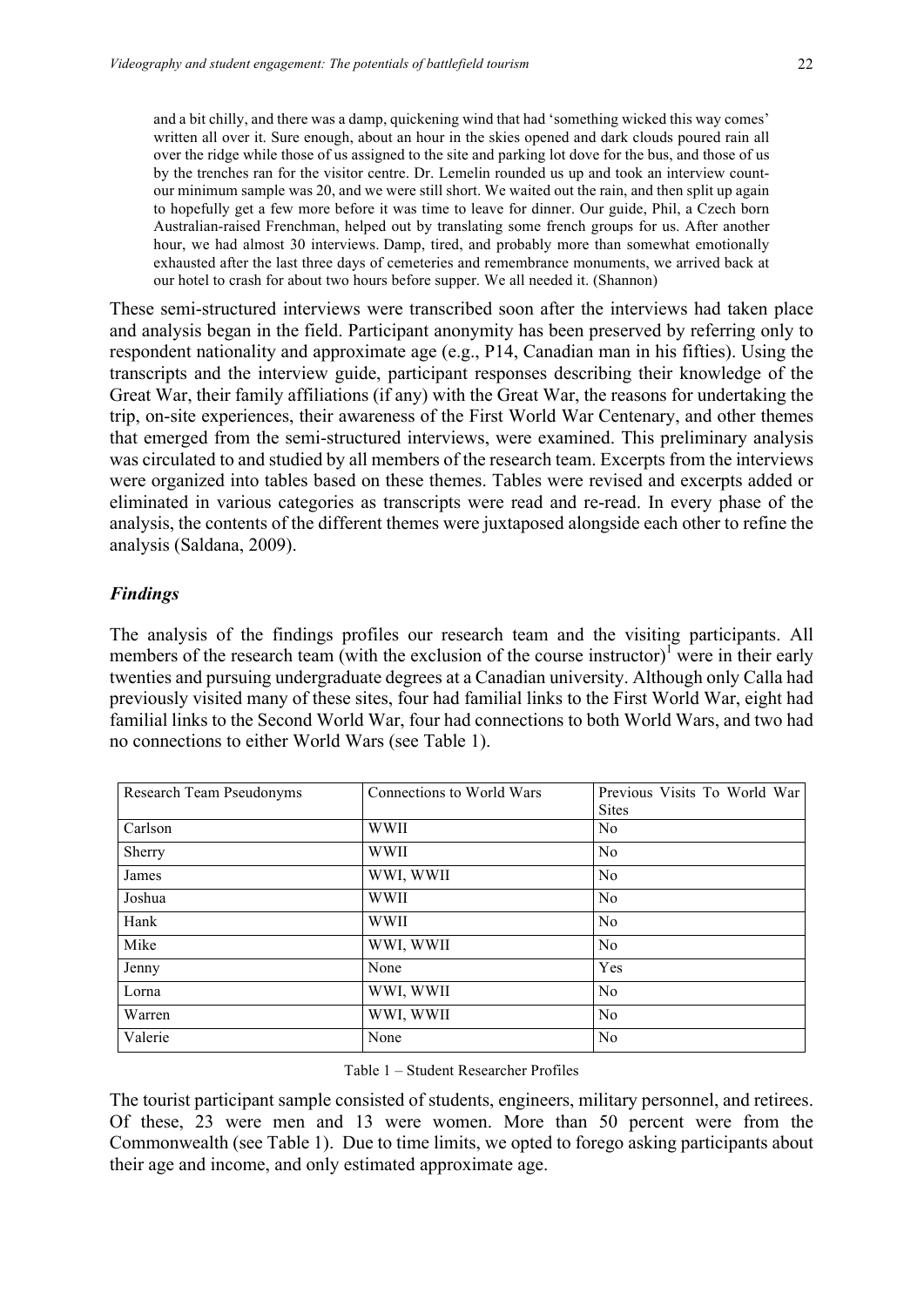| <b>Nationality</b> | Total |
|--------------------|-------|
| Australian         |       |
| Belgian            | 5     |
| Canadian           | 6     |
| English            | 13    |
| French             | 4     |
| Polish             |       |
| Total              | 36    |

Table 2 – Tourist Participant Nationality

The majority of the participants (of those who reported it) had a post-secondary education (see Table 3). Less than 40 percent of the 36 respondents (n=14) reported any familial links to veterans of the Great War.

| <b>Age Group</b> | Total | Education          | Total |
|------------------|-------|--------------------|-------|
| $20 - 30$        |       | High School        |       |
| $40 - 50$        |       | University degree/ | 12    |
|                  |       | College diploma    |       |
| $60 - 70$        |       | Post-Graduate      |       |
| Total            | 35    | Total              | 18    |

Table 3 – Age Group and Education

The Vimy Memorial was but one of many battlefields and museums located along the Western Front that were visited by the participants. However, because the Vimy Memorial was the first site visited by some participants (n=3), the numbers of reported battlefields and memorials visited in Table 4 cannot reflect the total number visited by the participants during their travel. Apart from a few French and Belgian participants who came specifically to visit the monument or to partake in a leisure opportunity provided by the various trails found on site, repeat visitations to the Vimy Memorial were rare (n=4). Participants' descriptions of sites visited were often vague depicting more general areas (e.g., the Western Front, Flanders Fields, and the Eastern Front) than specific sites like the Tyne Cot Commonwealth War Graves Cemetery and Memorial in Belgium.

| <b>Location: First World</b> | Number of     | <b>Location: Second World</b> | <b>Number of Visits</b> |
|------------------------------|---------------|-------------------------------|-------------------------|
| War                          | <b>Visits</b> | War                           |                         |
| Ypres                        |               | WWII (unspecified)            | Ω                       |
| Passchendaele                | δ             | Juno                          |                         |
| Beaumont-Hamel               |               | Omaha                         | 4                       |
| Thiepval                     |               |                               |                         |
| <b>Wellington Quarries</b>   |               |                               |                         |
| Verdun                       |               |                               |                         |
| Flanders & the Western Front |               |                               |                         |
| Eastern Front                |               |                               |                         |
| <b>Total</b>                 | 35            |                               | 17                      |

Table 4 – Battlefields Visited by Participants

Every Canadian tourist participant (n=6) mentioned that they had either been, or were going to battlefields associated with the Second World War. Although not representative of all battlefield tourists visiting the Vimy Memorial, this finding does suggest that battlefield tours for many Canadians include visits to both First and Second World Wars sites. These early observations as well as travel logistics made prioritizing battlefield site visitation necessary. It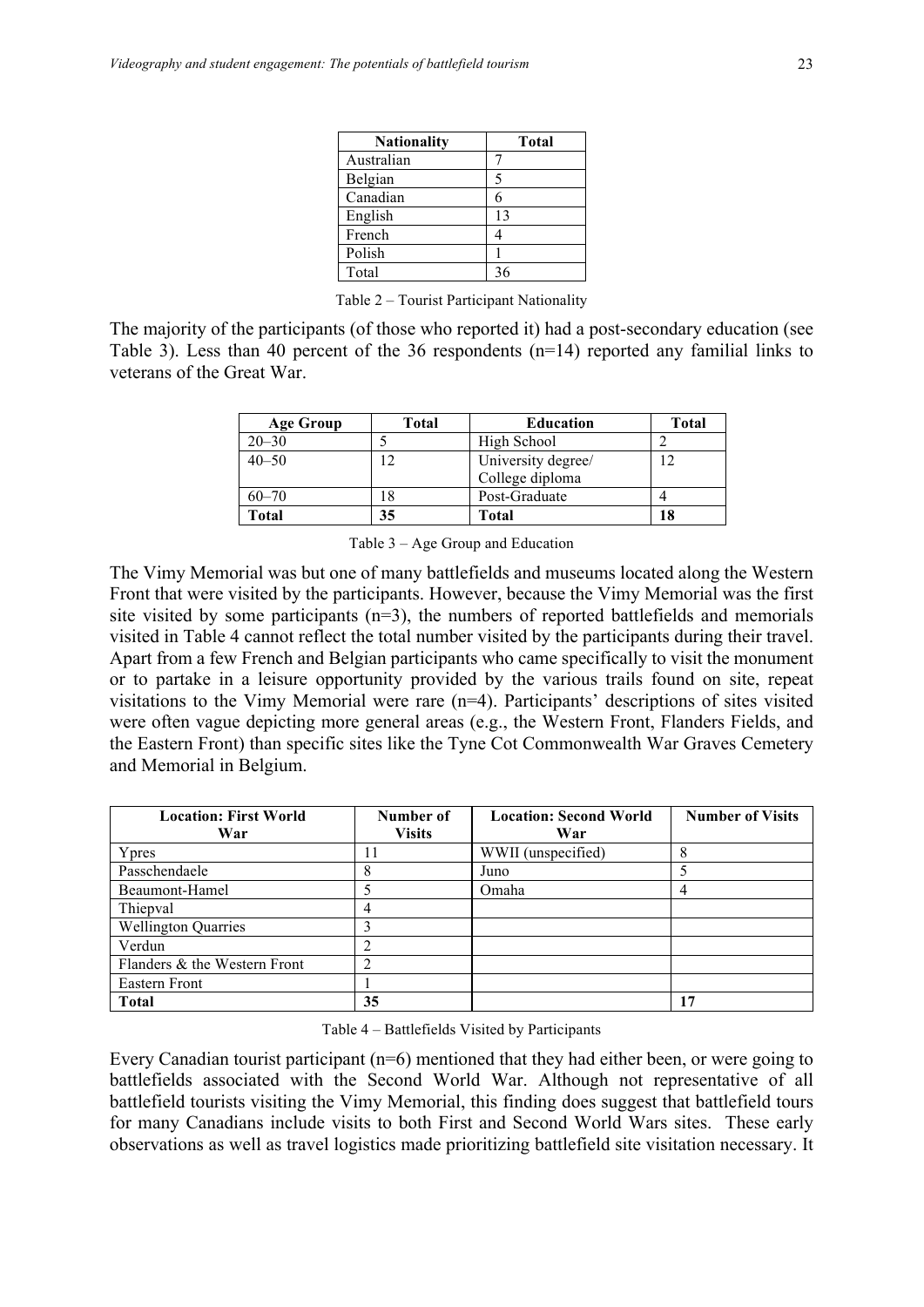is possible that similar logistical constraints occurred for some of these Canadian visitors and perhaps, limited their travels to other, less well-known battlefields in Western Europe.

Although Australian ( $n=5$ ), Belgian ( $n=4$ ) and British ( $n=8$ ) participants discussed various events planned to commemorate the First World War, no Canadian tourist participant was aware of any plans that Canada might have to commemorate the First World War. These findings should not come as any surprise considering that while millions of dollars are being allocated to exhibitions and galleries, digitizing archives, creating websites, hosting conferences, and youth education throughout Western Europe, Australia and New Zealand (Hopkins & Norton-Taylor, 2013; Lemelin et al., 2013), no new monies are being allocated to First World War Centenary events in Canada. Indeed, government departments, agencies and crown corporations "have been ordered to finance the commemoration costs out of existing budgets" (Granatstein, 2014). Although this government reticence is disappointing, it does provide an opportunity for Canadians to learn, discuss and re-examine issues pertaining to the First World War centenary in less nationalistic terms (Smith, 2014; Vance, 2016).

#### *The Management of the Vimy Memorial*

When asked to comment on the interpretation strategies provided at the Vimy Memorial, tourist participants, much like all the members of the research team for that matter, were overwhelmingly positive in their praise of the management approach at this national historic site (see Table 5 below).

| <b>Comments</b>                                                      | <b>Number</b> |
|----------------------------------------------------------------------|---------------|
| Interpretation is fair and balanced                                  | 15            |
| The monument is powerful, impressive, memorable                      | 10            |
| The guides are well-informed                                         | 10            |
| The displays and visuals aids (e.g., movie) are effective            | 10            |
| Seeing the battlefield and having an opportunity to walk through the | -8            |
| trenches and visit the tunnels is crucial                            |               |
| The interpretation in various languages (English, French, German) is |               |
| commendable                                                          |               |

Table 5 – Comments Pertaining to the Management and Interpretation of the Vimy Memorial

As some participants noted, the on-site experience was crucial as well as memorable.

Being at the actual place and seeing the surroundings speaks more of an understanding than just reading about it. (P5, Belgian man)

The landscapes speaks for itself. (P22, British woman)

Being here where it happened, feeling the connections, seeing the spaces where the soldiers were. (P36, English man)

Members of the research team also highlighted the importance of the experiential aspects of this educational experience. For the weather and the terrain accentuated the learning opportunities and provided a spatial depiction of what the men would have experienced. For Corey, Shannon, John, Zak and Matt it was the beaches of Dieppe that resonated quite strongly with them, "you see the picture and the videos, but until you actually walk on the beaches and see the cliffs, you don't truly understand what the men were facing" (John). For Shannon seeing the movie *They Walk With You* at the Juno Beach Centre and walking along the beaches were the Canadians landed was an "unexpectedly emotional experience." In addition to providing a greater historical understanding, this type of opportunity suggested Kathryn, "provides an opportunity for all of those history lessons to finally sink in."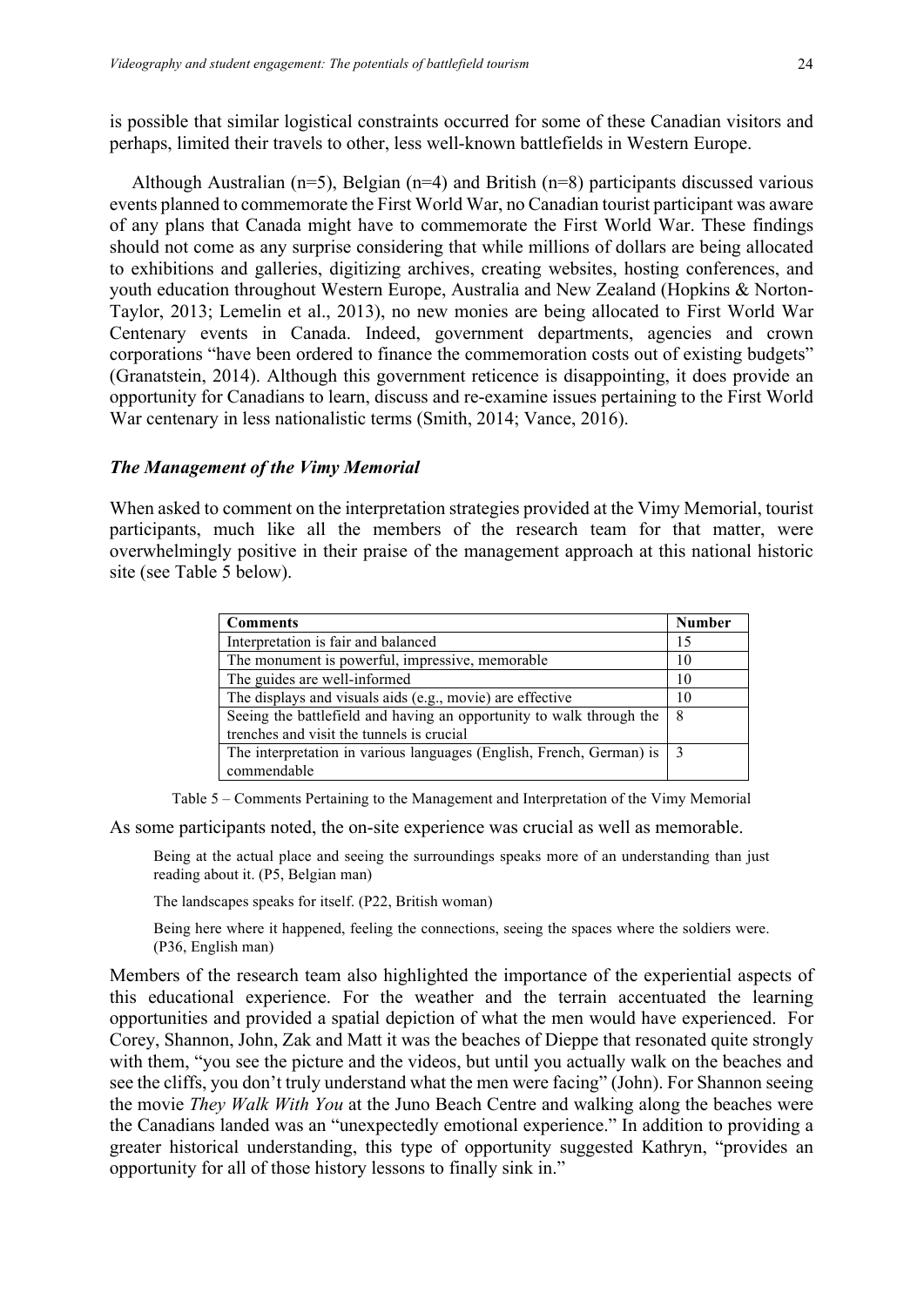Although most visitors were satisfied with their experience at the Vimy Memorial, the Memorial was for many visitors, simply one of many sites to be visited on this trip. As a result, the Vimy Memorial was often compared to other sites recently visited. For example, some participants suggested that visitor experiences would be enhanced if the site provided living history, re-enactments and more experiential opportunities. One participant stated that although they were quite impressed with the monument at the Vimy Memorial, they believed that additional interpretation similar to that used in the trenches and tunnels in the memorial park should be provided at the monument. Although some of us agreed with this observation, it is worth noting that since the monument also serves as a site of remembrance, careful consideration of how to balance interpretation and commemoration at this particular site would be required.

## **Reflections**

A collaborative approach to visual ethnography became instructive as members of the research team engaged in both the video interviews and conducting semi-structured interviews with visitors to the Vimy Memorial. Mitigating unexpected challenges such as conducting video interviews in open space where there were noises and distractions from curious onlookers (Rakik & Chambers, 2009) was educational for all members of the research team, and we reduced these aspects of it, as we proceeded through our trip. Minimizing distractions and making the interviewees more comfortable was a key component for improving how the video interviews were conducted. As Sarah states:

The video interviews ended up being an important part of the trip to me. I feel that without that opportunity for self reflection, I would not have been provoked to truly analyze and critique what I saw. I would not have understood the importance of what I was experiencing. I've realized that learning cannot occur without reflection. The video interviews offered me a chance for reflection. Having to put into words what I experienced and saw made a huge difference in my overall experience. I was able to consider how each museum, monument, or cemetary made me feel and this forced me to put those thoughts into words. Merely thinking about an experience can sometimes not be enough; I think it's important to express in words one's thoughts and feelings for such an important journey. I had the opportunity to create a video of our trip which included the video interviews. I was deeply moved by the insights and reflections of my peers. The interviews provided us with the opportunity to express our gratitude for those who came before us and to connect us to our emotions. With permission, I was able to include some of the footage in the video I created. I was able to create a lasting memory that I shared with my peers. (Sarah)

Although popular with most of the research team, Calla also noted that she had mixed feelings towards the video interviews:

I understand that through video interviews you can capture the emotion behind what is being said and allows for the interviewer to take the questions further if they wish. For myself though because of what we were seeing and experiencing I would have preferred to answer the questions on paper. My journals went much deeper into what was happening through the trip then what was captured in my interviews. (Calla)

What this insight suggest is that although video interviews are a valuable research tool, we should not discount more traditional approaches (e.g., field diaries) to field research. We should in fact, encourage a multitude of approaches encouraging reflexivity and discuss this with the research team prior to the implementation of the project.

The semi-structured surveys provided an opportunity for various members to develop and in some cases, refine interviewing skills. Members of the research team were quick to learn that interviewing people in the field was not just about administering surveys, it required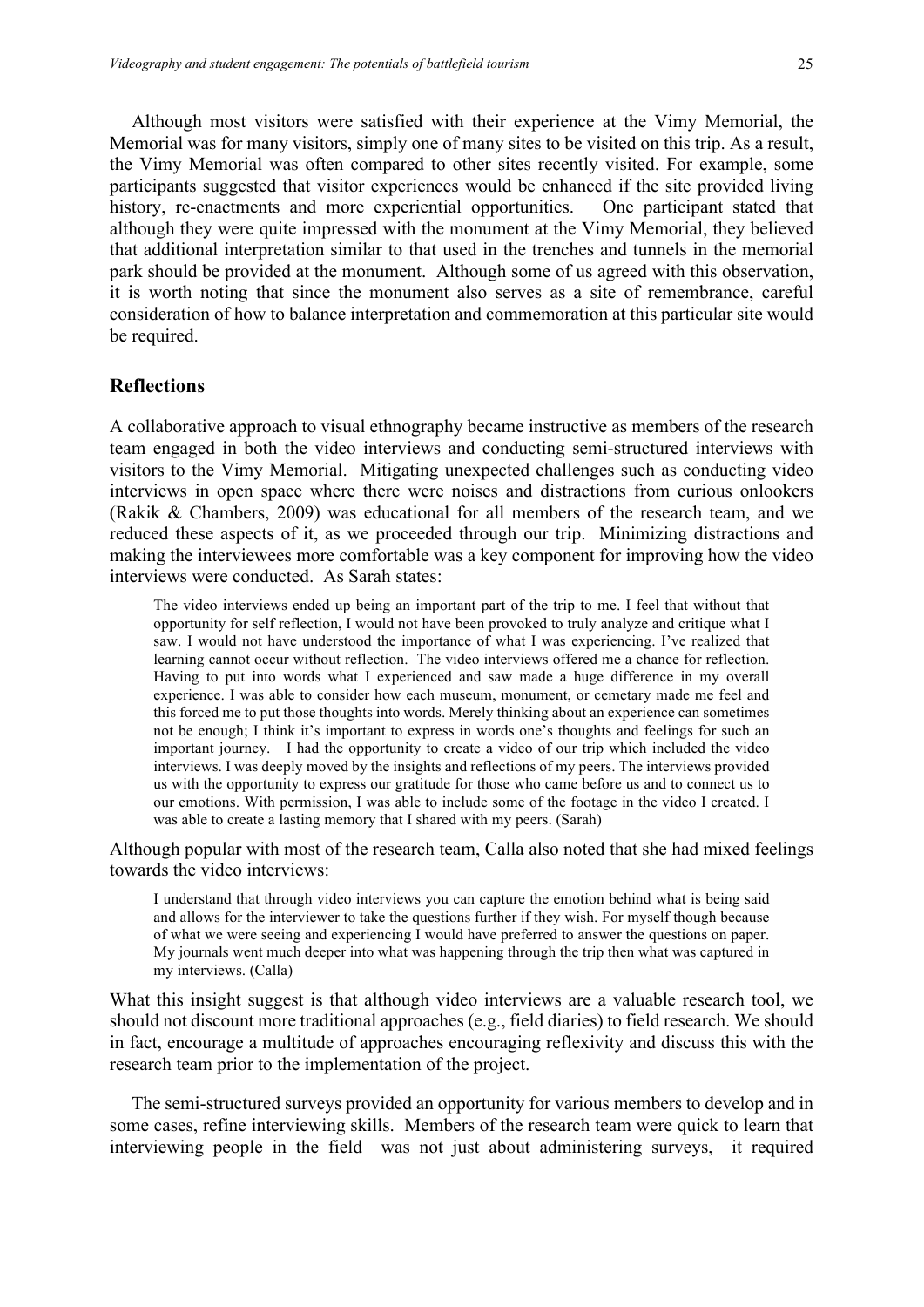interacting with people and developing sufficient trust that the participants were willing to provide insights and information. This process, as Calla suggest, could be quite intimidating:

I understood why the research was important but there was still the feeling that the individuals would be on a personal and potentially emotional experience causing them to not want to be bothered. The individuals I was able to speak with were kind, for the most part, but you could tell they did not want to talk long. They wanted to continue on their personal journey. (Calla)

The interviews also became an opportunity to acquire a greater understanding of visitor motivations associated with First and Second World Wars. When asked about their knowledge of the Great War, almost half of the participants (n=15) defined themselves as somewhat knowledgeable with the rest of the respondents situating themselves at the two poles of knowledge: very limited or non-existent (n=8) to very well-informed (n=8). In comparison, at the beginning of the course less than one-quarter of our research team had any knowledge of the World Wars (n=3). Although our knowledge of the First and Second World Wars increased throughout the trip, by the end of the trip and conclusion of the course, none of us defined ourselves as 'experts'.

An emergent theme from this project revealed a possible characteristic of the visitors to war related monuments and battlefields. Our class as a whole did not distinguish between the various nationalities of the fallen soldiers, nor were we particularly drawn by a familial connection; rather, every researcher was profoundly moved by the loss of an entire generation, no matter the country of origin, now known as the "sacrificed generation." Although you can appreciate the work that goes into managing these cemeteries, after visiting so many of them, whether they be French, German or from the Commonwealth "it is still in the end a cemetery, and watching the ages on the stones was an excruciating exercise- so many men (boys, really) our age and younger. 16, 19, 24. It turned my stomach after a while." (Shannon) This was in contrast to the interviewees who were interested in the particular site because of an attachment to an event usually through a familial relationship or a national discourse. Understanding both segments of the population could guide future interpretive displays and marketing.

### **Conclusions**

Seaton (2000) warned that visitors undertaking these types of experiences can, after a while, become bored with visiting another cemetery or another battlefield, and therefore keeping visitors engaged in battlefield tourism can be challenging. The goal of this study was to avoid this weariness and boredom by engaging all members of the research team into a collaborative research process. The responsibilities associated with administering the surveys provided various opportunities for the research team to learn about, and develop their research skills in the field. The video interviews provided an opportunity to create, reflect, and share memories. For some members of the research team, these memories have become a part of family lore, for others these experiences will be cherished memories that may in the future be shared with others. As stated earlier, inspired by these travels but concerned with the apparent reluctance of Canadian federal and provincial governments to promote the First World War Centenary, a blog (blog site removed for review purposes) and a video (video link removed for review purposes) have been created. It is our hope that both will contribute to the social memory of the First and Second World Wars, and that instructors and students will be encouraged to integrate video ethnography and on-site research, to, in the words of Winston Churchill, "excite the wonder and reverence of future generations" (Winston Churchill cited in Summers 2007, p. 7), visiting these sites.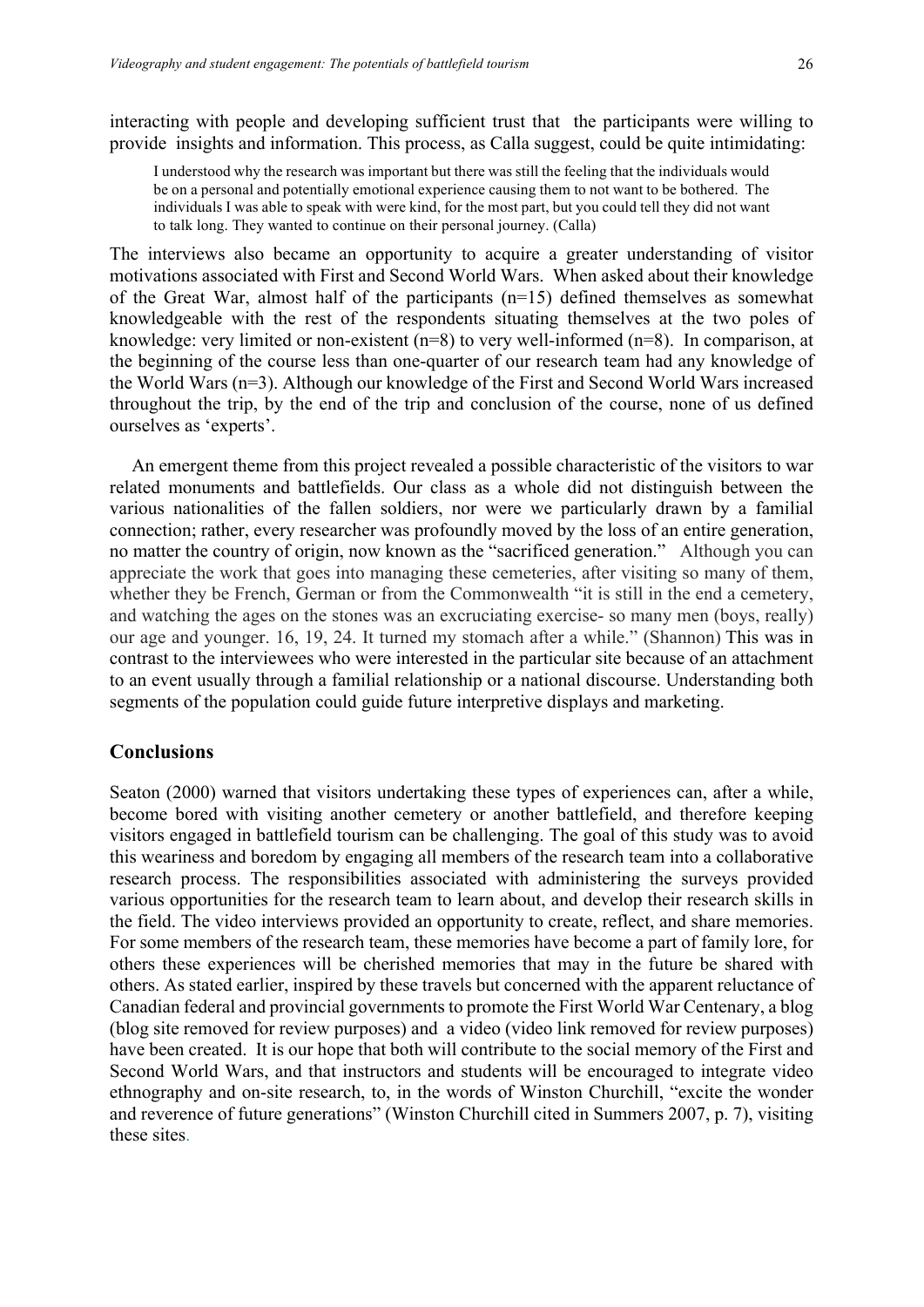## **References**

- Bird, G. R. (2013). Place identities in the Normandy landscape of war: Touring the Canadian sites of memory. In. L. White & E. Frew (Eds.), *Dark tourism and place identity: Managing and interpreting dark places* (pp. 167–186). New York, NY: Routledge.
- Brown, A., & Gimblett, R. (2006). *In the footsteps of the Canadian corps*. Ottawa, ON: Magic Light Publishing.
- Brown, E., & Cook, T. (2011). The 1936 Vimy pilgrimage. *Canadian Military History*, *20*(2), 37–54.
- Clark, A. (2014). Inheriting the past: Exploring historical consciousness across the generations. *Historical Encounters: A journal of historical consciousness, historical cultures, and history education, 1*(1), 88-102.
- Clarke, P., & Eastgate, A. (2011). Cultural capital, life course perspectives and Western Front battlefield tours. *Journal of Tourism and Cultural Change, 9*(1), 31–44.
- Crichton, S., & Childs, E. (2005). Clipping and coding audio files: A research method to enable participant voice. *International Journal of Qualitative Methods 4*(3), 40–49.
- Dunkley, R., Morgan, N., & Westwood, S. (2011). Visiting the trenches: Exploring meanings and motivations in battlefield tourism. *Tourism Management*, *32*(4), 860–868.
- Eksteins, M. (2000). War, memory, and the modern pilgrimage and tourism to the Western Front. In D. Mackaman & M. Mays (Eds.), *World War I and the cultures of modernity* (pp. 151–160). Jackson: University Press of Mississippi.
- Fathi, R. (2014). Connecting spirits: The commemorative patterns of an Australian school group in northern France. *Journal of Australian Studies, 38*(3), 345–359.
- Granatstein, J. L. (2014). Why is Canada botching the Great War centenary? *The Globe and Mail* (April 21). Retrieved from: http://www.theglobeandmail.com/globe-debate/why-iscanada-botching-the-great-war-centenary/article18056398/
- Hayes, G., Iarocci, A., & Betchhold, M. (Eds.). (2007). *Vimy Ridge: A Canadian reassessment.* Waterloo, ON: Wilfrid Laurier University Press.
- Hucker, J. (2007). After the agony in stony places: The meaning and significance of the Vimy monument. In G. Hayes, A. Iarocci, & M. Bechthold (Eds.), *Vimy Ridge: A Canadian reassessment* (pp. 279–290). Waterloo, ON: Wilfrid Laurier University.
- Hucker, J. (2009). Battle and burial recapturing the cultural meaning of Canada's national memorial on Vimy Ridge. *The Public Historian*, *31*(1), 89–109.
- Hucker, J., & Smith, J. (2012). *Vimy: Canada's memorial to a generation*. Ottawa, ON: Sanderling Press.
- Hyde, K. F., & Harman, S. (2011). Motives for a secular pilgrimage to the Gallipoli battlefields. *Tourism Management, 32*(6), 1343–1351.
- Hopkins, N., and Norton-Taylor R. (2013). Kickabout that captured futility of first world war to be replayed for centenary. *The Guardian* (February 8). Retrieved from: http://www.guardian.co.uk/world/2013/feb/08/first-world-war-kickabout-replayedcentenary
- Kvale, S., & Brinkman, S. (2008). *InterViews: Learning the craft of qualitative research interviewing*. Sage Publications, New York, NY.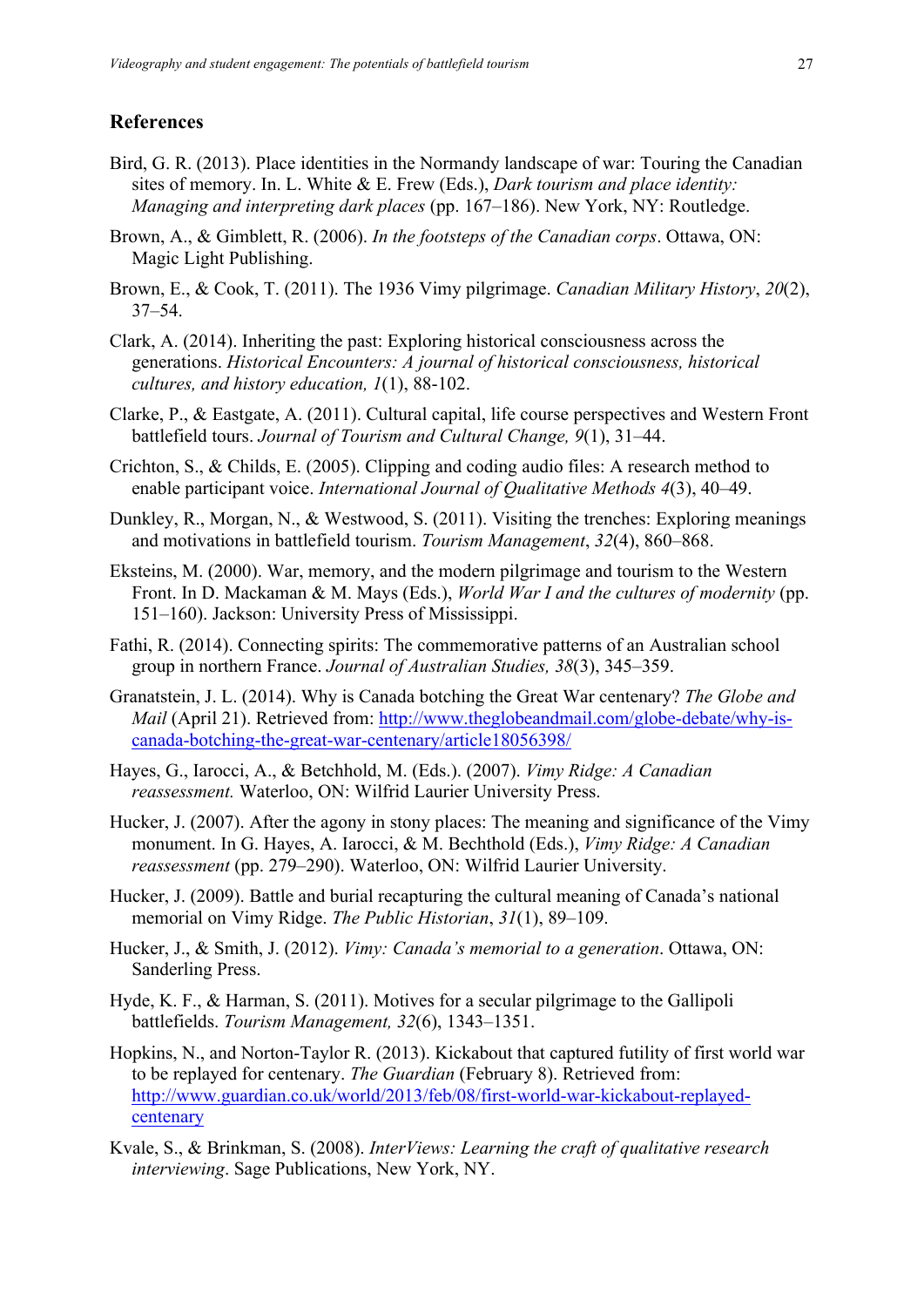- Lapadat, J. C., & Lindsay, A. C. (1999). Transcription in research and practice: From standardization of technique to interpretive positionings. *Qualitative Inquiry*, *5*, 64–86.
- Lederach, J.P. (1997). *Building peace: Sustainable reconciliation in divided societies*. Washington D.C.: USIP.
- Lemelin, R. H., & Johansen, K. (2014). The Canadian National Vimy Memorial: Managing a management approach one hundred years in the making. *International Journal of Culture, Tourism and Hospitality Research, 8*(2), 203–218.
- Lemelin, R. H., Powys Whyte, K., Johansen, K., Higgins Desbiolles, F., Wilson, C., & Hemming, S. (2013). Conflicts, battlefields, indigenous peoples and tourism: Addressing dissonant heritage in warfare tourism in Australia and North America in the  $21<sup>st</sup>$  century. *International Journal of Culture, Tourism and Hospitality Research*, *7*(3), 257–271.
- Levy, D., & Sznaider, N. (2002). Memory unbound: The Holocaust and the formation of cosmopolitan memory. *European Journal of Social Theory*, *5*(1), 87-106.
- Lloyd, D. (1998). *Battlefield tourism: Pilgrimage and the commemoration of the Great War in Britain, Australia and Canada, 1919–1939.* New York: Berg.
- McLellan, E., MacQueen, K. M., & Neidig, J. L. (2003). Beyond the qualitative interview: Data preparation and transcription. *Field Methods*, *15*, 63–84.
- Parks Canada. (2005). Vimy Ridge National Historic Site of Canada. Commemorative integrity statement, October 2005. Retrieved from http://www.pc.gc.ca/eng/lhnnhs/mb/eastgate/plan/plan2.aspx
- Pink, S. (2001). *Doing visual ethnography* (1<sup>st</sup> Ed.). New York: Sage Publications.
- Rakic, T., & Chambers, D. (2009). Researcher with a movie camera: visual ethnography in the field. *Current Issues in Tourism*, *12*(3), 255-270.
- Rose G. (2001). *Visual methodologies: An introduction to the interpretation of visual materials*. London: Sage.
- Saldana, J. (2009). *The coding manual for qualitative researchers.* New York: Sage Publications.
- Scarles, C. (2010). Where words fail, visuals ignite: Opportunities for visual autoethnography in tourism research. *Annals of Tourism Research, 37*(4), 905–926.
- Seaton, A. V. (2000). "Another weekend away looking for dead bodies....": Battlefield tourism on the Somme and in Flanders. *Tourism Recreation Research*, *25*(3), 63–77.
- Sherman, D. J. (1999). *The construction of memory in interwar France.* Chicago: The University of Chicago Press.
- Smith, N. (2014). Memory at 100: The First World War centennial and the question of commemoration. *Active History.Ca.* (May 12). Retrieved from http://activehistory.ca/2014/06/memory-at-100-the-first-world-war-centennial-and-thequestion-of-commemoration/
- Summers, J. (2007). *Remembered: The history of the Commonwealth War Graves Commission*. London: Merrell Publishers Limited.
- Vance, J. (2016). Remembrance. *Canada's History* (May 12). Retrieved from http://www.canadashistory.ca/Magazine/Online-Extension/Articles/WW1-and-WW2- Remembrance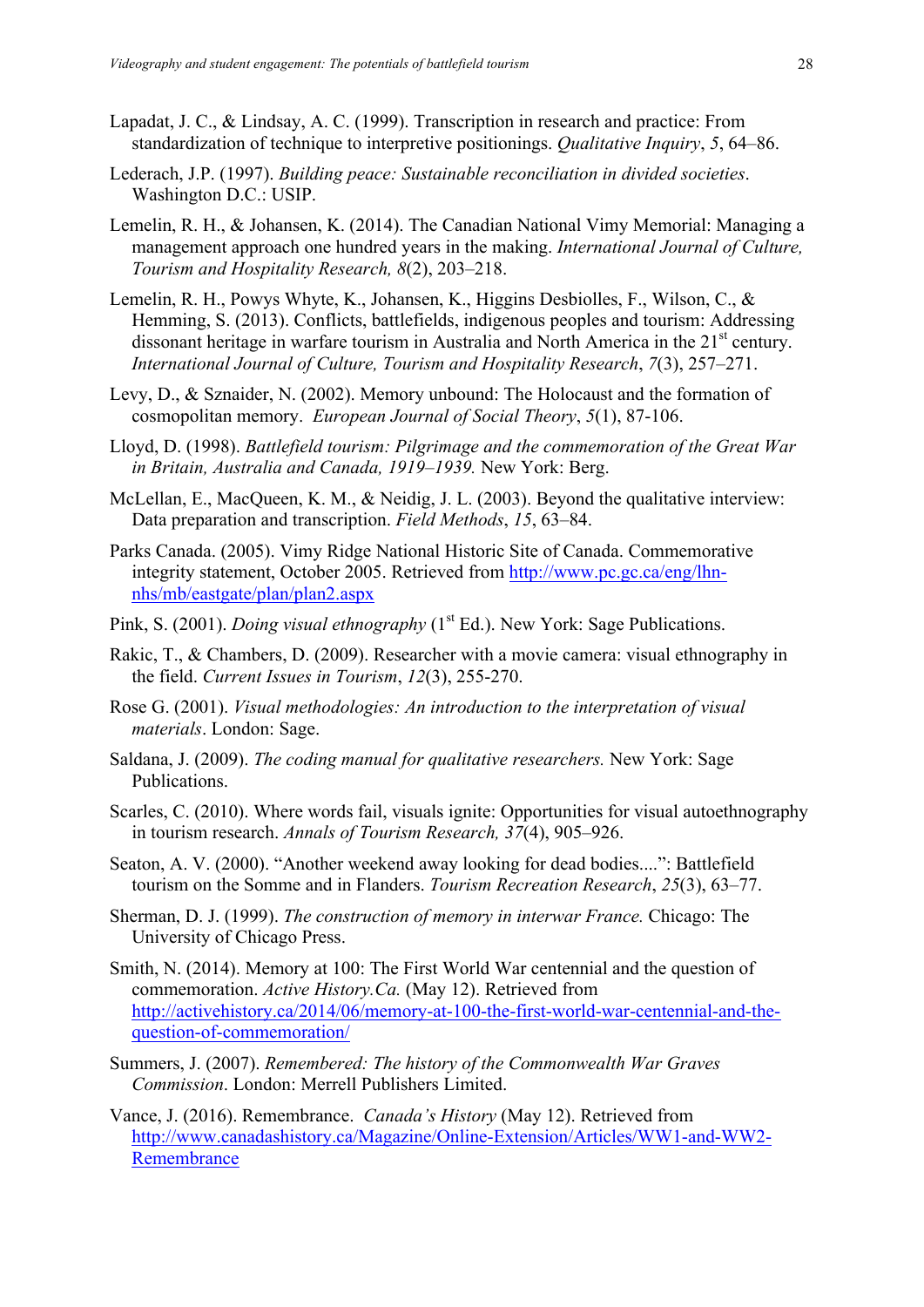- Vanneste, D., & Foote, K. (2013). War, heritage, tourism, and the centenary of the Great War in Flanders and Belgium. In R. Butler & W. Suntikul (Eds.), *Tourism and war* (pp. 254– 272). New York: Routledge.
- Volkan, V. (2001). Transgenerational transmissions and chosen traumas: An aspect of largegroup identity. *Group Analysis, 34*(1), 79-97.
- Weldon, G. (2009). *A comparative study of the construction of memory and identity in the curriculum in societies emerging from conflict: Rwanda and South Africa*. Unpublished PhD thesis, University of Pretoria, 2009.
- Winter, C. (2012). Commemoration of the Great War on the Somme: Exploring personal connections. *Journal of Tourism and Cultural Change, 10*(3), 248–263.
- Winter, J. M. (2006). *Remembering war: The Great War between memory and history in the twentieth century.* New Haven: Yale University Press.

## **About the Authors**

Raynald Harvey Lemelin\* is a Professor in the School of Outdoor Recreation, Parks and Tourism at Lakehead University, Canada. His research on the management of national historic sites and battlefields have been published in journal articles and book chapters.

Sarah Shruiff is a graduate of the Honours Bachelor of Outdoor Recreation program at Lakehead University, and currently completing her concurrent Education degree at Lakehead University.

Calla Sampson is a graduate of the Honours Bachelor of Outdoor Recreation program at Lakehead University, and currently working for the School of Outdoor Recreation, Parks and Tourism.

Corey Anderson is a graduate of the Honours Bachelor of Outdoor Recreation program at Lakehead University, and currently pursuing graduate studies at Royal Roads University.

Shannon Anderson is currently completing her studies in the Faculty of Social Sciences and Humanities at Lakehead University.

John Danahy is a graduate of the Honours Bachelor of Outdoor Recreation program at Lakehead University, and currently pursuing graduate studies in the Faculty of Natural Resources Management at Lakehead University.

Zachary Kolasa is currently completing the Honours Bachelor of Outdoor Recreation program at Lakehead University.

Kaithryn Vantil is a graduate of the Honours Bachelor of Outdoor Recreation program at Lakehead University.

Matthew Plows is currently enlisted with the Canadian Army.

Samuel Smith is a graduate of the Honours Bachelor of Outdoor Recreation program at Lakehead University.

Wesley MacDougall is currently conducting his studies at Guelph University